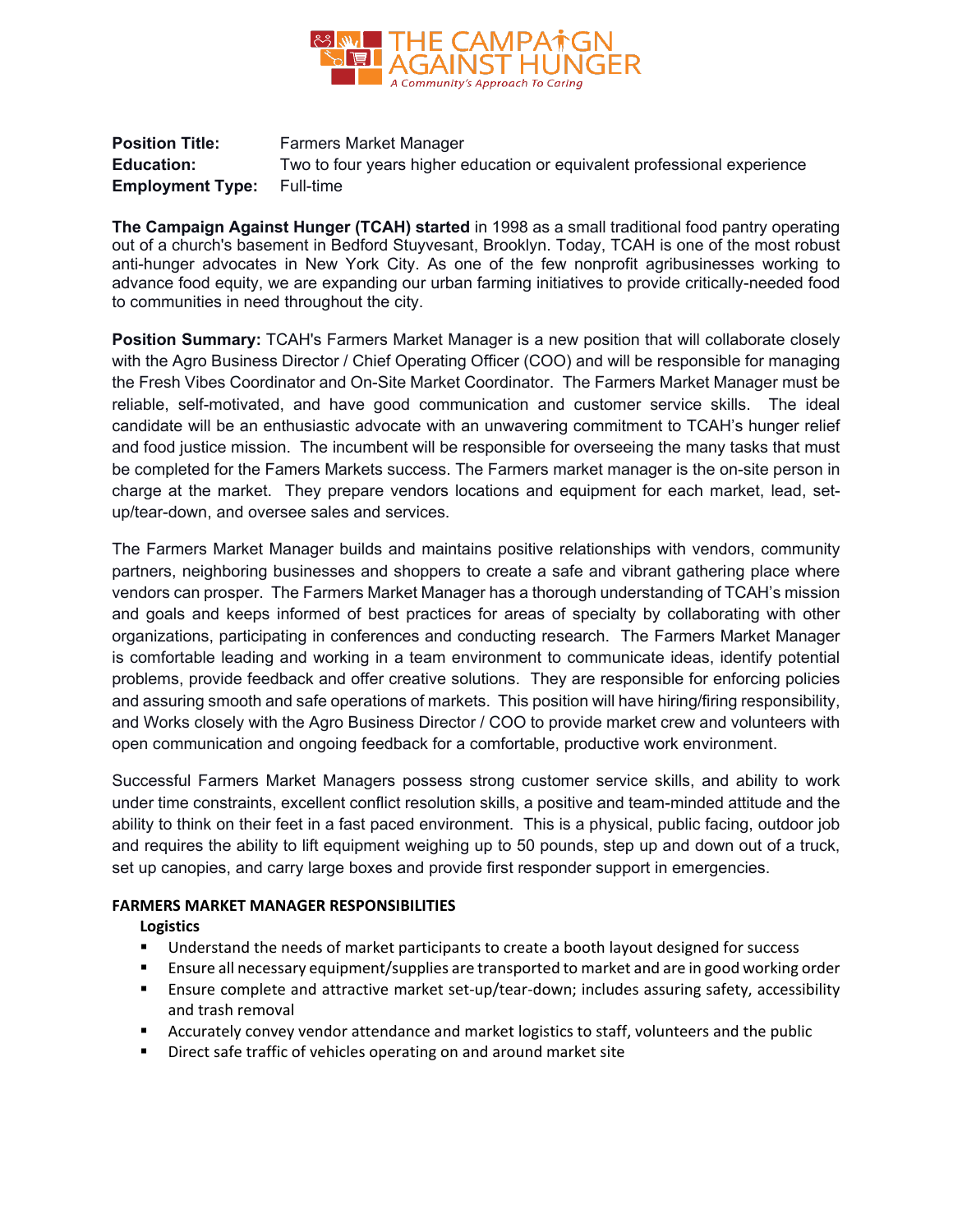

#### **Vendor Relations**

- **EXP** Create supportive relationships with vendors, be familiar with their products and practices and promote their success
- **Troubleshoot, solve problems and resolve conflicts as presented**
- **Manage scheduling and communicate logistics with vendors in advance of market attendance**
- **Work closely to curate balanced, successful marketplaces**
- Coordinate with other staff to recruit and on-board vendors as needed
- **EXECT** Create policies and procedures

## **Teamwork & Leadership**

- Assist Agro Business Director / COO in hiring and training market staff
- **Provide guidance and leadership to market staff and volunteers regarding customer service,** market logistics and compliance
- Work collaboratively to improve and expand efficiency of operations
- **Contribute to the inclusivity of our markets and culture by engaging positive relationships**

# **Sales, Data Tracking & Reporting**

- Accurately track market tokens, merchandise and vendor payments and reconcile each form of income at the end of the market day
- Set up eye-catching display of TCAH merchandise for sale at market booths
- Track and record vendor attendance, shoppers counts and gross sales data
- Complete mandated monthly cash/credit, SNAP, FMNP, Healthy Bucks and Farmers Market Vouchers reporting

#### **MARKET OPERATIONS / CUSTOMER AND COMMUNITY RELATIONS**

- **•** Arrive 1  $\frac{1}{2}$  hours before the market start time to lead market set up and stay at least one hour past closing time to oversee breakdown, load out and clean up
- Set up welcome booth, tent, table and display
- Place directional signs promoting the market around the community at key locations prior to opening on each market day; remove at the close of market
- **Coordinate vendor parking/setup to ensure vendors are in the correct place**
- Build relationships and maintain professional contact with vendors, neighbors, partners, entertainers, sponsors and other market affiliates
- Educate shoppers about methods of payment accepted at the markets including cash/credit, SNAP, FMNP, Healthy Bucks and Farmers Market Vouchers
- **Assist with marketing and promotion of the farmers market by attending neighborhood meetings,** distributing flyers and other community relationship building
- Work closely with the TCAH Team to identify possible partnerships and outreach opportunities
- **Vendor recruitment**
- Occasionally assist vendors by providing limited setup help and brief personal breaks and by assisting vendors with sales during busy times
- Report complaints and relevant comments to the Agro Business Director / COO in a timely fashion

# **KNOWLEDGE, SKILLS AND ABILITIES REQUIRED**

- **Two to four years higher education or equivalent professional experience**
- Two to three years of leadership experience with farmers markets, event management, customer service or other related work
- Two to three years of experience with direct customer service or sales
- **TWO to three years of experience working outdoors in various weather conditions**